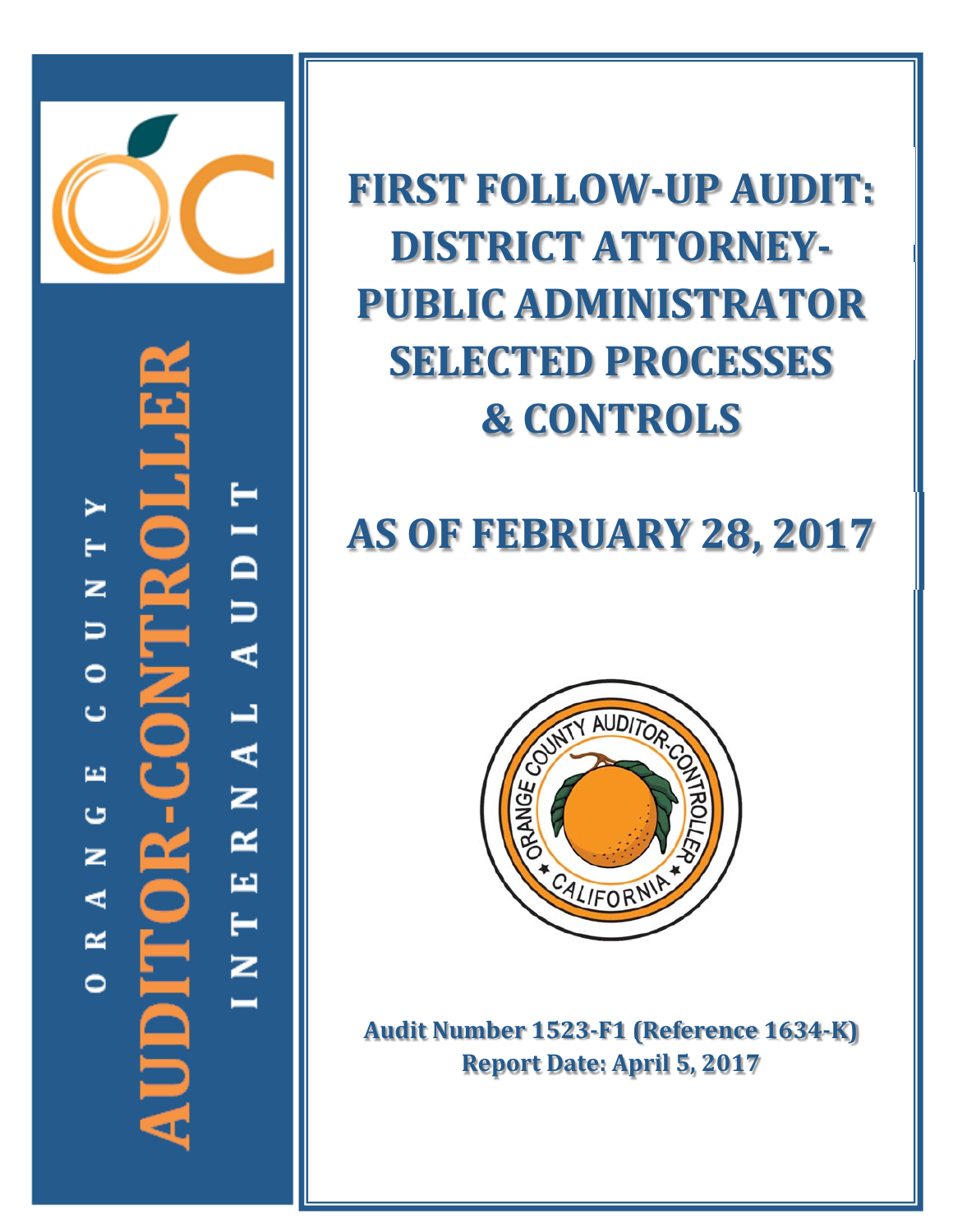

**Eric H. Woolery, CPA Orange County Auditor‐Controller**

**Scott Suzuki, CPA, CIA, CISA Michael Steinhaus, CPA, CGMA Raquel Zubi, CPA**

**Toni Smart, CPA Director, Internal Audit Assistant Director Audit Manager I Auditor II**

**12 Civic Center Plaza, Room 200 Santa Ana, CA 92701**

Auditor-Controller Web Site www.ac.ocgov.com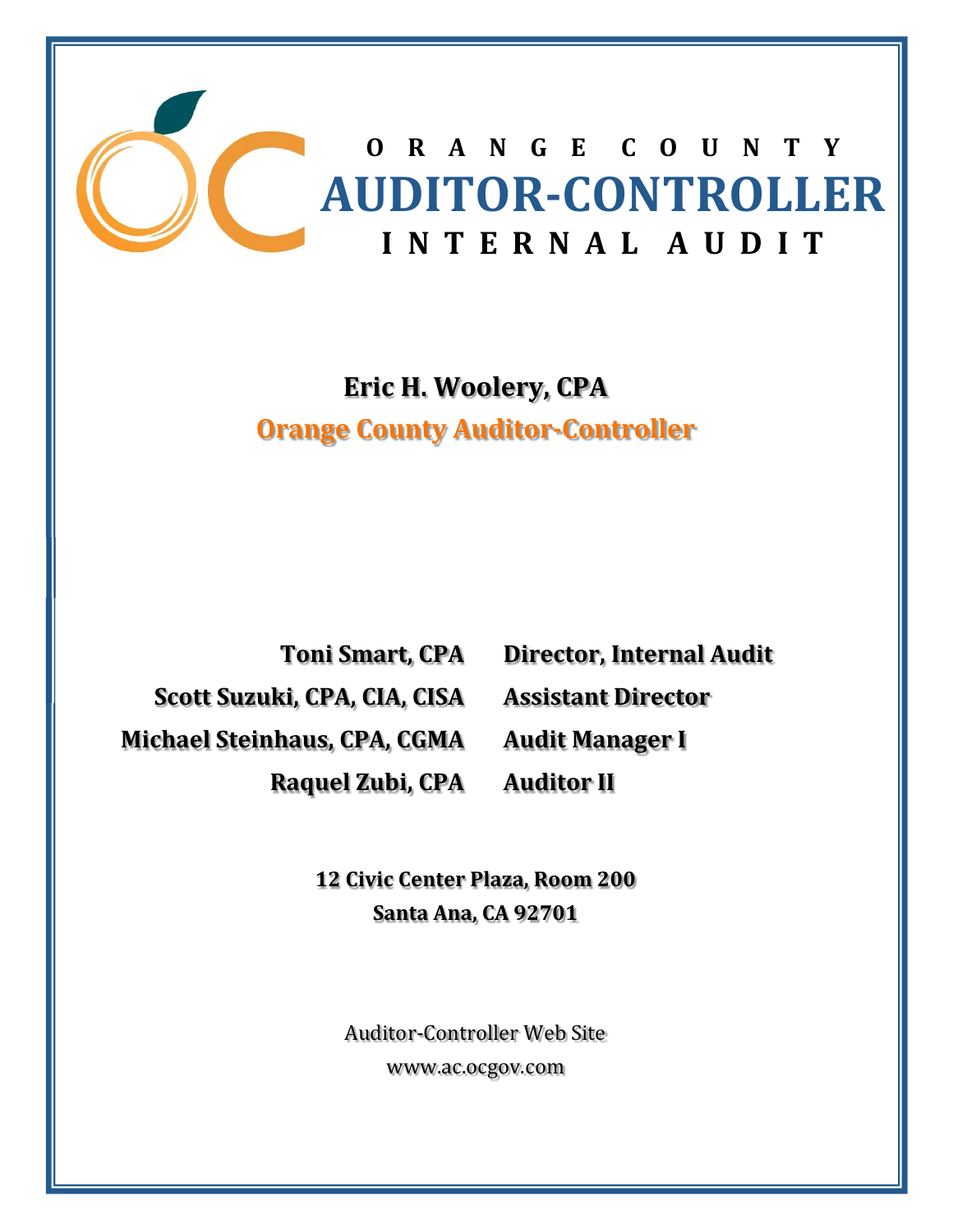

# **ERIC H. WOOLERY, CPA**

AUDITOR-CONTROLLER

**Transmittal Letter** 



**Audit No. 1523-F1 (Reference 1634-K)** 

**April 5, 2017** 

**TO:** Tony Rackauckas District Attorney-Public Administrator

**SUBJECT:** First Follow-Up Audit: District Attorney-Public Administrator Selected Processes & Controls Original Audit No. 1523, Issued July 20, 2016

We have completed our First Follow-Up Audit of District Attorney-Public Administrator Selected Processes & Controls as of February 28, 2017. Our final report is attached for your review.

I submit an **Audit Status Report** quarterly to the Audit Oversight Committee (AOC) and a quarterly report to the Board of Supervisors (BOS) where I detail any critical and significant audit findings released in reports during the prior quarter and the implementation status of audit recommendations as disclosed by our Follow-Up Audits. Accordingly, the results of this Follow-Up Audit will be included in future status reports to the AOC and BOS.

Toni Smart, CPA, Director Auditor-Controller Internal Audit Division

# **Attachments**

Other recipients of this report: Members, Board of Supervisors Members, Audit Oversight Committee Eric Woolery, Auditor-Controller Frank Kim, County Executive Officer Michael Lubinski, Senior Assistant District Attorney Jenny Qian, Director of Administrative Services, District Attorney Kim Dinh, Financial Services Manager, District Attorney Ron Freeman, Chief Deputy Public Administrator, District Attorney-Public Administrator Elizabeth Henderson, Senior Deputy District Attorney, District Attorney-Public Administrator Ana Roach, Revenue & Compliance Manager, District Attorney-Public Administrator Michele Gorey, Fiscal Services Manager, District Attorney-Public Administrator Foreperson, Grand Jury Robin Stieler, Clerk of the Board of Supervisors Macias Gini & O'Connell LLP, County External Auditor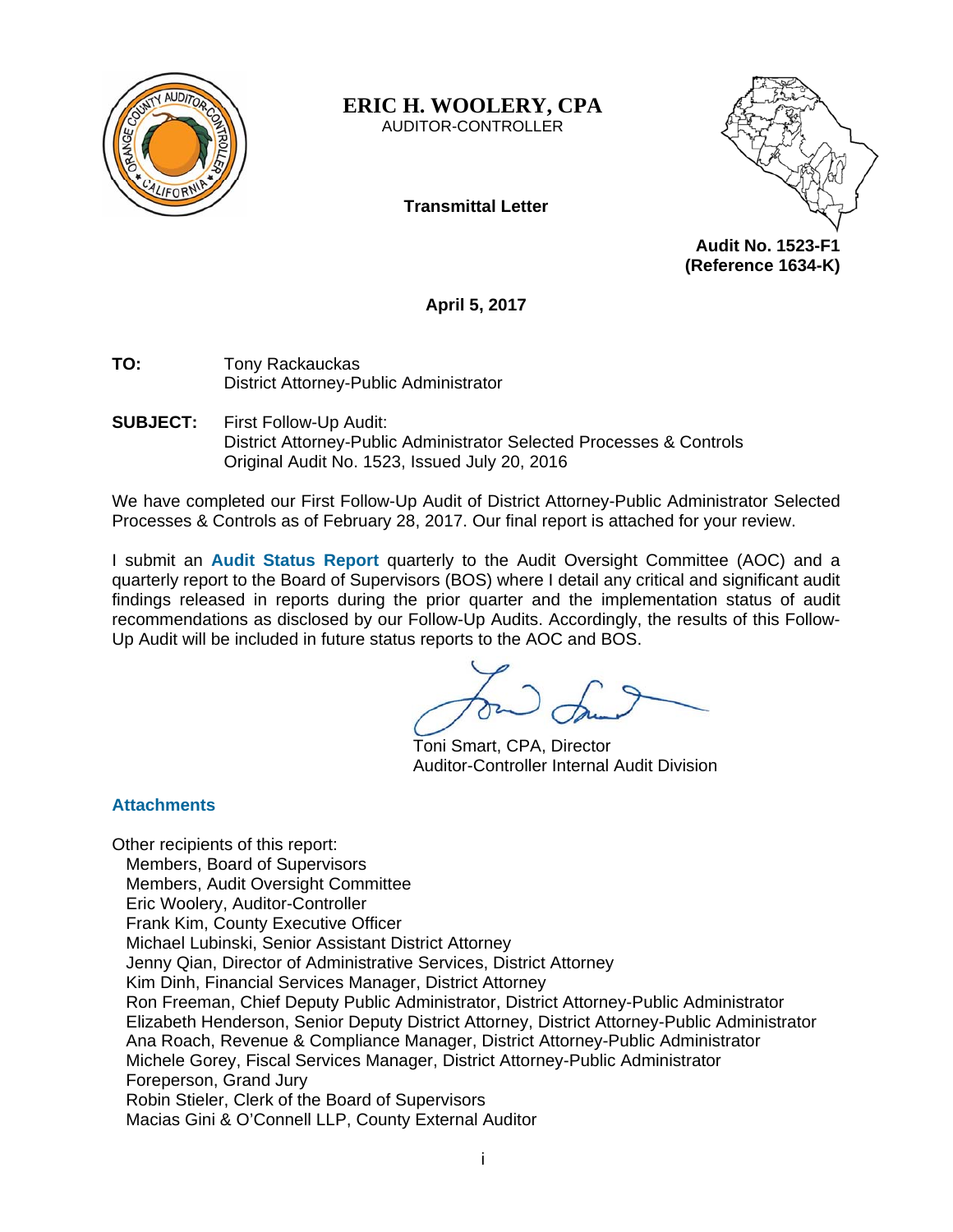

## *First Follow-Up Audit: District Attorney-Public Administrator Selected Processes & Controls Audit No. 1523-F1 (Reference 1634-K)*

**As of February 28, 2017**

| <b>Transmittal Letter</b>        |                      |
|----------------------------------|----------------------|
| <b>Internal Auditor's Report</b> |                      |
| <b>SCOPE</b>                     | $\blacktriangleleft$ |
| <b>BACKGROUND</b>                | 1                    |
| <b>RESULTS</b>                   | 1                    |
|                                  |                      |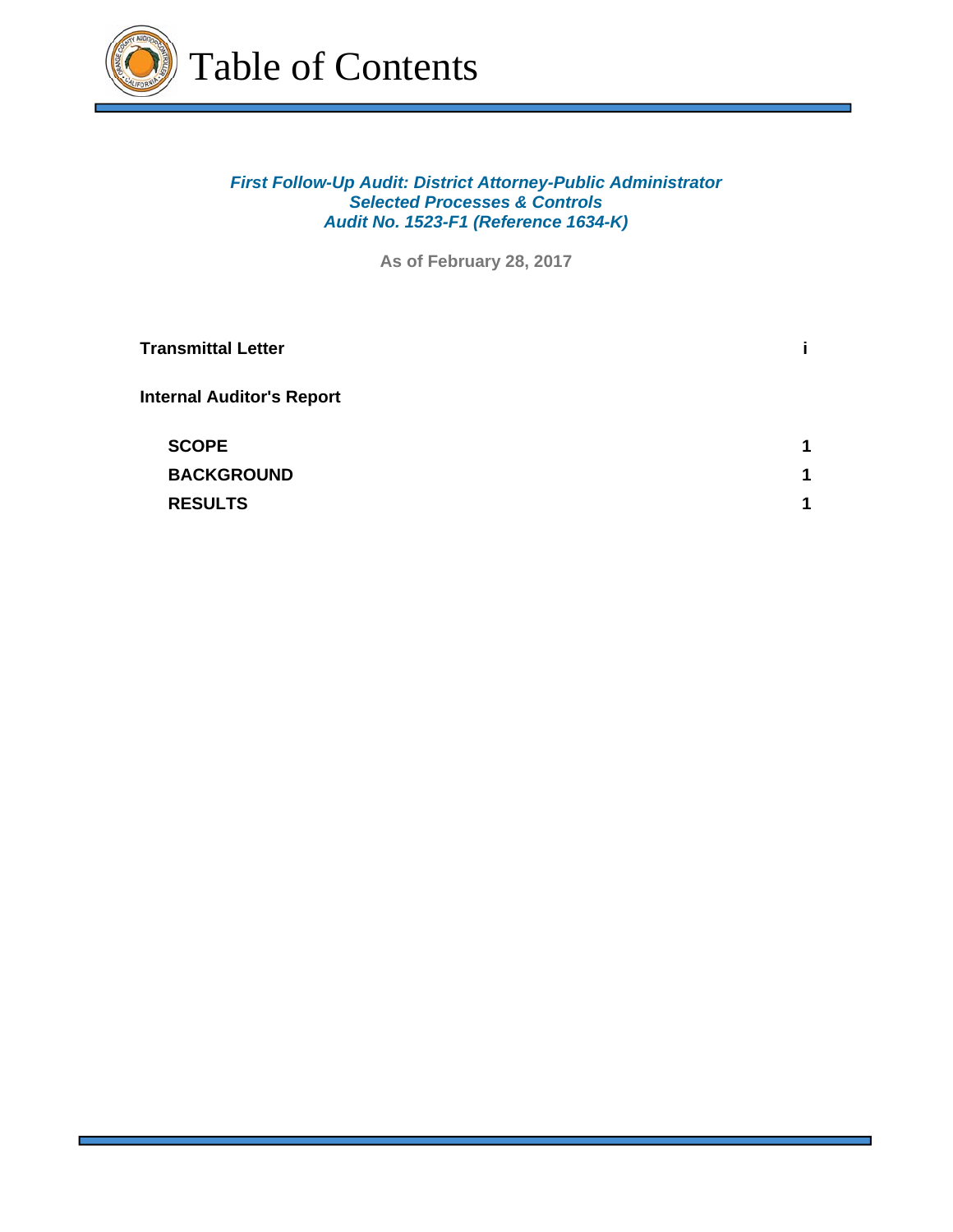

## **Audit No. 1523-F1 April 5, 2017 (Reference 1634-K)**

- TO: Tony Rackauckas District Attorney-Public Administrator
- FROM: Toni Smart, CPA, Director Auditor-Controller Internal Audit Division
- SUBJECT: First Follow-Up Audit: District Attorney-Public Administrator Selected Processes & Controls Original Audit No. 1523, Issued July 20, 2016

#### **SCOPE**

We have completed a First Follow-Up Audit of District Attorney-Public Administrator (DA-PA) Selected Processes & Controls. Our audit was limited to reviewing actions taken as of February 28, 2017, to implement the **nine (9) recommendations** from our original audit.

#### **BACKGROUND**

On February 4, 2014, the Board of Supervisors approved the consolidation of the Office of the Public Administrator with the Office of the District Attorney. We conducted the original audit to:

- 1. Determine the status of audit issues noted in the former Internal Audit Department's Audit Withdrawal Letter dated February 19, 2014 (Audit No. 1325).
- 2. Conduct interviews with key personnel to determine any issues or concerns related to the transition of the Public Administrator function to the District Attorney's Office.
- 3. Review FY 2014-15 Performance Measures as noted in the Public Administrator's FY 2015-16 Recommended Final Budget to ensure those measures are adequately supported.

Our original audit identified **one (1) Critical Control Weakness**, **three (3) Control Findings**, and **five (5) Efficiency/Effectiveness Findings**.

#### **RESULTS**

Our First Follow-Up Audit found that DA-PA **implemented eight (8) recommendations and is in the process of implementing the remaining recommendation** from the original audit.

Based on our First Follow-Up Audit, the following is the implementation status of the nine (9) original recommendations: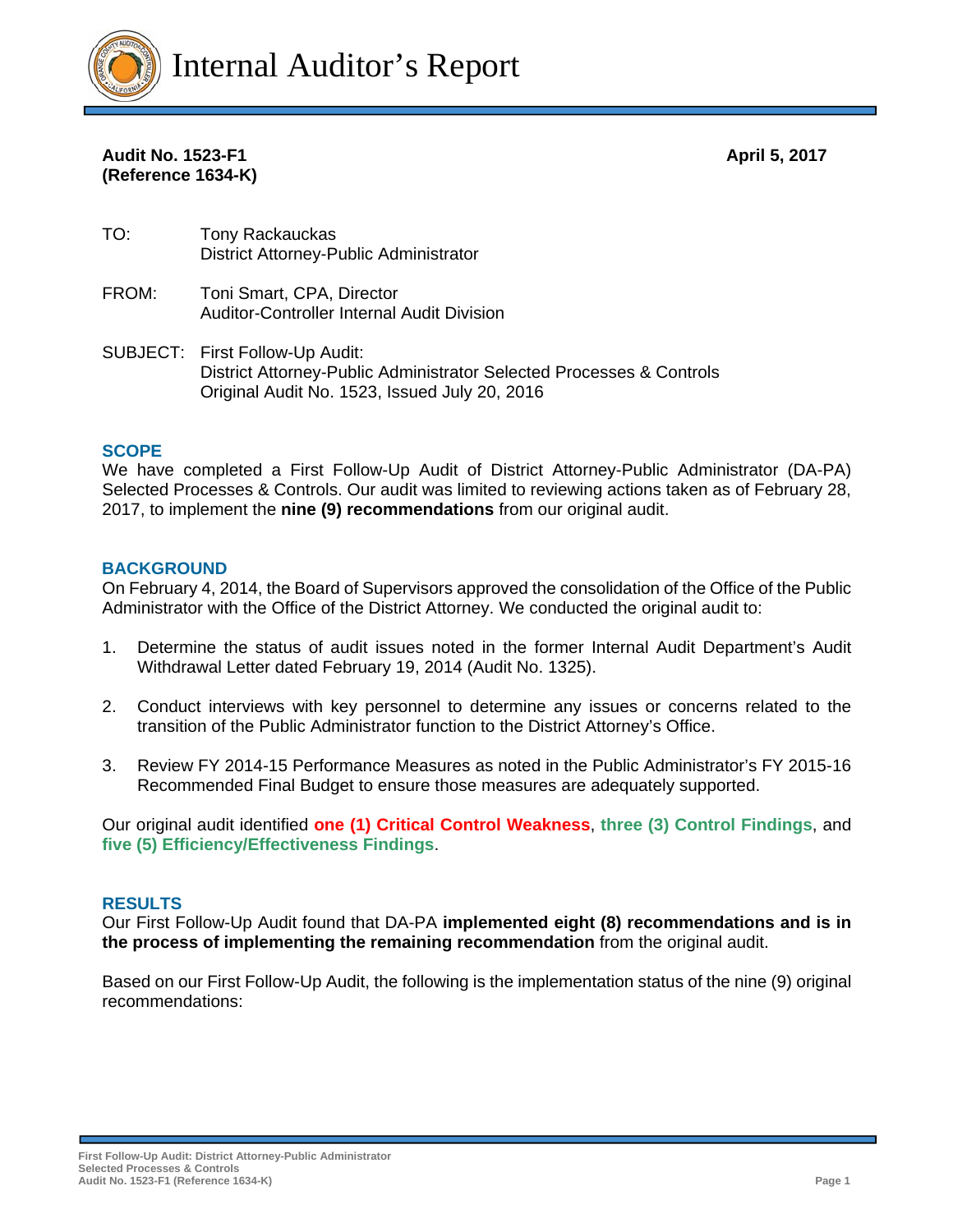

#### **Finding No. 1 – Obsolete Case Management System (ePAGES) (Critical Control Weakness)**

**Recommendation No. 1**: DA-PA prioritize the replacement or upgrade of ePAGES. The replacement system must address compliance requirements to avoid potential court penalties and to enhance DA-PA operational efficiencies. Application controls must be adequate to ensure the completeness and accuracy of system information. We also recommend DA-PA implement a mechanism for inventory tracking purposes.

Current Status and Planned Action: **In Process**. Our First Follow-up Audit found that DA-PA has drafted an Agenda Item for the BOS meeting in April 2017 to obtain a replacement system from Panasoft that has the functionality of "complete accounting and financial management [that includes an inventory tracking system], asset and trust management, complete case management, compliance with federal, state and local regulatory requirements, required reports, and necessary interfaces." The project's planned implementation timeline is to start in June 2017 with complete implementation by March 2018. DA-PA and Health Care Agency/Public Guardian (HCA/PG) staff will co-develop and manage a detailed project plan with specific milestones and deliverables; the proposed contract term is July 1, 2017 to June 30, 2020. Since the replacement of the system is pending BOS approval, we consider this recommendation in process.

#### **Finding No. 2 – Physical Inventories of Personal Property (Control Finding)**

**Recommendation No. 2**: DA-PA determine an appropriate frequency of physical inventory counts and perform and document physical periodic inventories of property that is valuable and/or susceptible to theft.

Current Status: **Implemented**. Our First Follow-up Audit found that DA-PA has performed and documented periodic physical inventories, and implemented an MOU effective February 2, 2017 between DA-PA and Public Guardian (PG) that specifies "annual physical inventory of all PG conservatee or trust personal property, including vehicles." Due to the actions taken by the DA-PA, we consider this recommendation implemented.

#### **Finding No. 3 – Memorandum of Understanding for Joint Processes with HCA/PG (Control Finding)**

**Recommendation No. 3**: DA-PA work with HCA/PG to develop an MOU describing the shared responsibilities in the areas of real and personal property services.

Current Status: **Implemented**. Our First Follow-up Audit found that the DA-PA has developed and implemented an MOU effective February 6, 2017 between the DA-PA and the PG that includes a breakdown of responsibilities regarding real and personal property. Due to the actions taken by the DA-PA, we consider this recommendation implemented.

#### **Finding No. 4 – Inventories of Serially-Numbered Forms (Control Finding)**

**Recommendation No. 4**: DA-PA perform documented, periodic physical inventories of unused handwritten cash receipt forms and property inventory forms.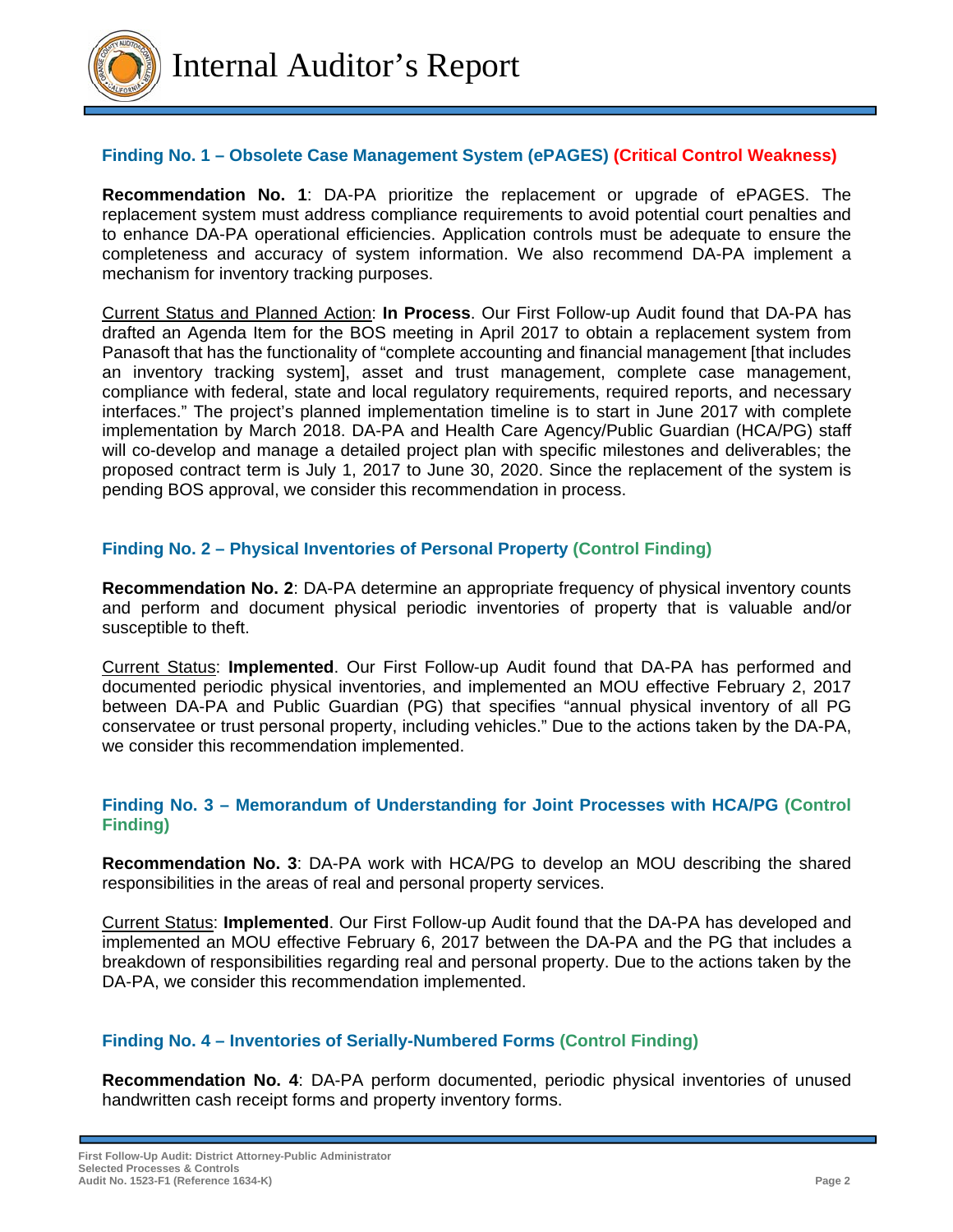

Current Status: **Implemented**. Our First Follow-up Audit found that the DA-PA has performed and documented periodic physical inventories of unused cash receipt forms and property inventory forms. Due to the actions taken by the DA-PA, we consider this recommendation implemented.

# **Finding No. 5 – County Counsel Staff Onsite (Efficiency/Effectiveness Finding)**

**Recommendation No. 5**: DA-PA evaluate the benefit of having one or two full-time County Counsel staff stationed at the DA-PA office.

Current Status: **Implemented**. Our First Follow-up Audit found that the DA-PA has had discussions with County Counsel (COCO) regarding on-site counsel and their required equipment, and that two COCO staff members have been selected to be stationed at DA-PA. Due to the actions taken by the DA-PA, we consider this recommendation implemented.

# **Finding No. 6 – Medallion Guarantee Transfer Stamp (Efficiency/Effectiveness Finding)**

**Recommendation No. 6**: DA-PA continue to work with the T-TC to acquire a "Medallion Guarantee Transfer Stamp."

Current Status: **Implemented**. Our First Follow-up Audit found that on December 13, 2016, the BOS approved an agreement with Kemark Financial Services to become Securities Transfer Agents Medallion Program Guarantor and designated the Treasurer-Tax Collector (T-TC) as Securities Transfer Agents Medallion Program Administrator to provide Medallion Signature Guarantee services only to County agencies and departments on official documents that require a Medallion Signature Guarantee. As such, we consider this recommendation implemented.

# **Finding No. 7 – Witness Pool (Efficiency/Effectiveness Finding)**

**Recommendation No. 7**: DA-PA evaluate the benefit of expanding the pool of potential witnesses.

Current Status: **Implemented**. Our First Follow-up Audit found that DA-PA has identified three individuals for their permanent witness pool and has engaged neighboring public citizens who are utilized on a rotational basis when appropriate. Due to the actions taken by the DA-PA, we consider this recommendation implemented.

#### **Finding No. 8 – Succession Planning (Efficiency/Effectiveness Finding)**

**Recommendation No. 8**: DA-PA continue its succession planning and ensure that other individuals are trained to perform the duties of retiring staff.

Current Status: **Implemented**. Our First Follow-up Audit found that DA-PA holds case review meetings every six to eight weeks wherein all staff share details of cases and provide input as to how to solve problems. In addition, senior management has taken actions toward eventual replacement of long-term staff by appointing new Deputy Public Administrators. Due to the actions taken by the DA-PA, we consider this recommendation implemented.